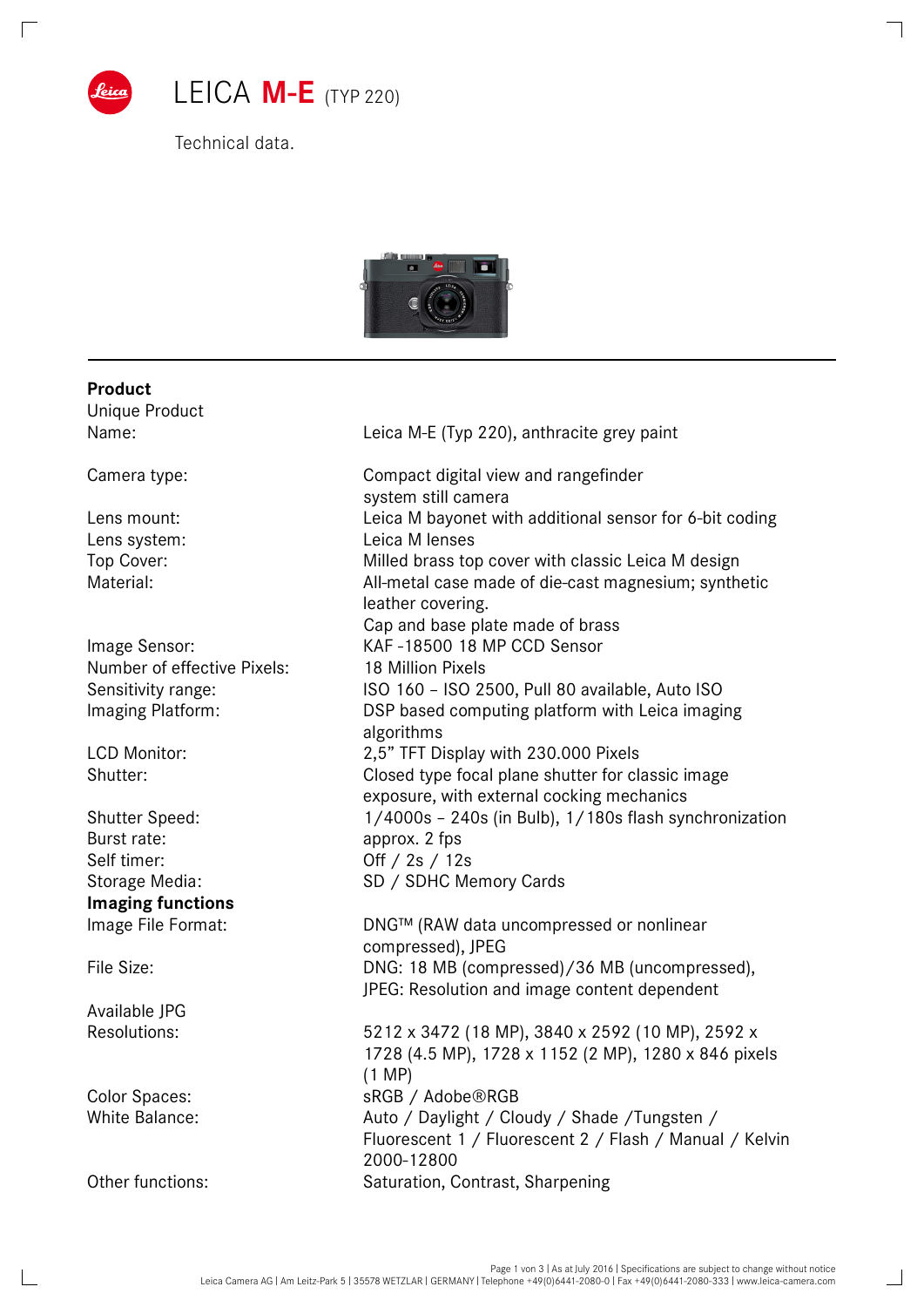# **Exposure Control**

Exposure **Flash exposure Control** 

Flash Synch time: 1/180s **Viewfinder / Focusing** 

Optical Viewfinder

Optical Viewfinder Magnification: 0,68x Optical Viewfinder

Rangefinder effective metering

### **Others**

Start up time:  $\leq 1$ s

Center-weighted TTL metering for flash exposure with system-conformant SCA-3000/2 standard flash units Exposure setting: Manual shutter speed setting with direct dial, A-Mode with direct dial Exposure Modes: Automatic shutter speed (A-Mode), Manual Exposure (M-Mode) Exposure Metering: Through the Lens (TTL) metering, centerweighted with variable aperture

Compensation:  $-3$  EV to  $+3$  EV,  $1/3$  f-stops Exposure Bracketing: 3/5/7 frames, 0.5 / 1 / 1.5 / 2 f-stops

Flash exposure metering: Control with center-weighted TTL pre-flash metering (with SCA-3501/3502 adapter, or SCA-3000 standard flash unit such as Leica SF 24D/Leica SF 58). Hot shoe: SCA-3502 compatible hot shoe, with center contact Flash Synchronization: Optional triggered at first or second shutter curtain

Focusing Methods: Manual focus with optical rangefinder Optical Viewfinder: Large, light bright-line rangefinder with automatic parallax compensation, optical illumination

frame lines: Framelines size matches image sensor size at 1m focusing distance Optical Viewfinder correction: Eyepiece adjusted to -0,5 dpt. Corrective lenses from -3 to +3 dpt. available (optional)

Other functions: Saturation, Contrast, Sharpening

Displays: In the viewfinder LED symbol for flash status (at bottom). Four-digit seven-segment LED digital display, brightness adapted to ambient conditions, for: Warning in case of exposure correction; display of automatic shutter speed in automatic mode; advisory indicating use of metering memory lock.

LED exposure monitor with two triangular and one central circular LED with manual exposure setting Rangefinder: Split or superimposed image range finder shown as a bright field in the center of the viewfinder image

Basis: 47.1 mm (mechanical metering basis 69.25 mm x viewfinder magnification 0.68 times)

Power Supply: Li-ion battery (included), 3.7V, 1860 mAh

 $\overline{\phantom{0}}$